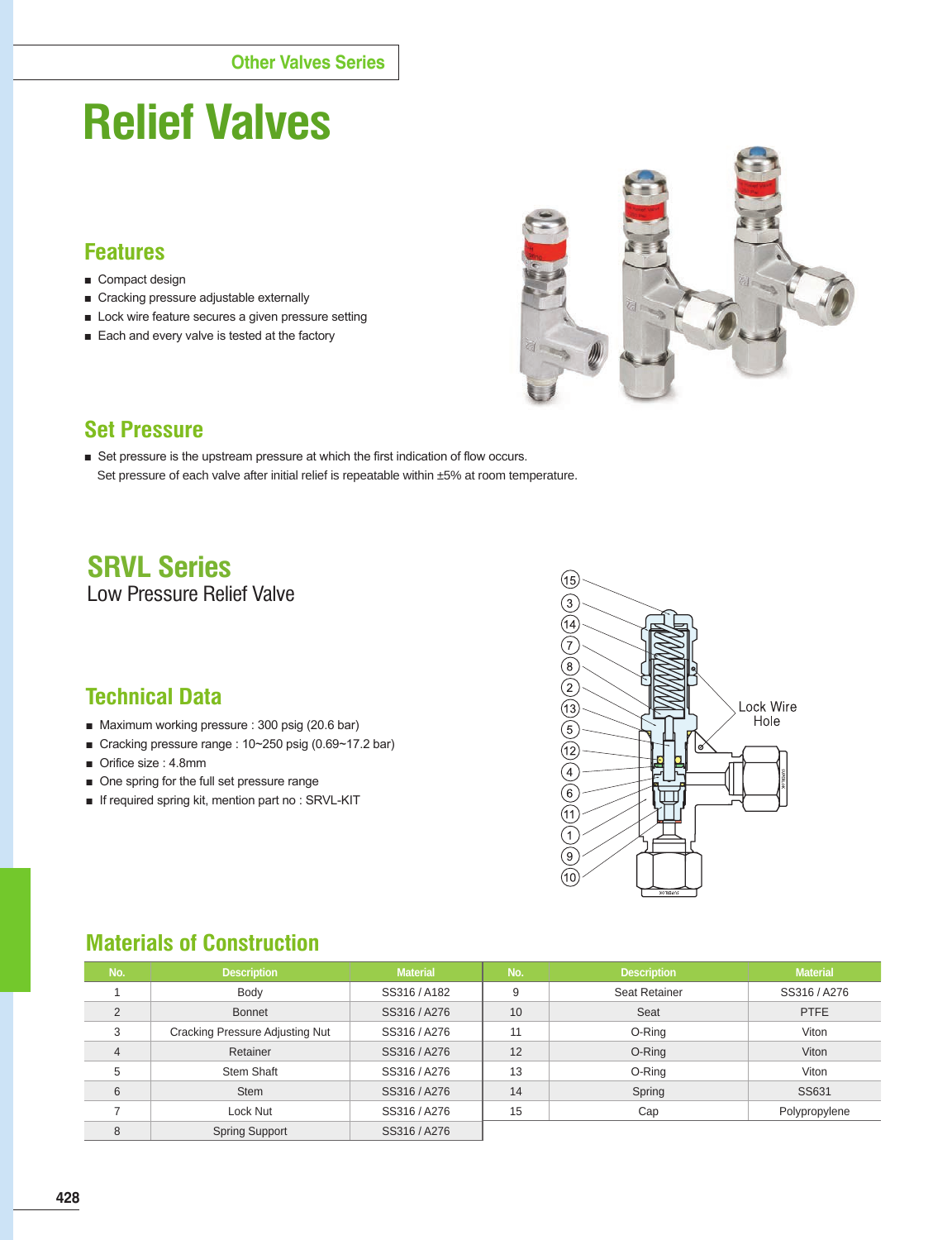#### **Other Valves Series**

# **SRVH Series**

#### High Pressure Relief Valve

#### **Technical Data**

- Maximum working Pressure : 6000 psig (413 bar)
- Cracking Pressure Range : 225~6000 psig (15.5~414 bar)
- Orifice size : 4.8mm
- Multiple springs for a selection of set pressure ranges

#### **SRVH Series Spring**

| <b>Spring</b>     | <b>Spring</b><br>Color | <b>Cracking Pressure</b> |               |             |  |  |
|-------------------|------------------------|--------------------------|---------------|-------------|--|--|
| <b>Designator</b> |                        | psig                     | bar           | kPa         |  |  |
| YF                | Yellow                 | $225 - 750$              | $15.5 - 51.5$ | 1550~5150   |  |  |
| PP                | Purple                 | 750~1500                 | $51.5 - 103$  | 5150~10300  |  |  |
| OF                | Orange                 | 1500~2250                | $103 - 155$   | 10300~15500 |  |  |
| <b>BW</b>         | <b>Brown</b>           | $2250 - 3000$            | $155 - 206$   | 15500~20600 |  |  |
| <b>WH</b>         | <b>White</b>           | $3000 - 4000$            | 206~275       | 20600~27500 |  |  |
| <b>RD</b>         | Red                    | 4000~5000                | $275 - 344$   | 27500~34400 |  |  |
| GN                | Green                  | 5000~6000                | $344 - 414$   | 34400~41400 |  |  |

※ If required spring kit, mention part no : SRVH-KIT-, ex)SRVH-KIT-YE

## **Materials of Construction**



| No.            | <b>Description</b>              | <b>Material</b> | No. | <b>Description</b>    | <b>Material</b> |
|----------------|---------------------------------|-----------------|-----|-----------------------|-----------------|
|                | Body                            | SS316/A182      | 8   | <b>Spring Support</b> | SS316 / A276    |
| $\overline{2}$ | <b>Bonnet</b>                   | SS316/A276      | 9   | <b>Stem Retainer</b>  | SS316 / A276    |
| 3              | Cracking Pressure Adjusting Nut | SS316 / A276    | 10  | O-Ring                | Viton           |
| 4              | Retainer                        | SS316 / A276    | 11  | O-Ring                | Viton           |
| 5              | Stem Shaft                      | SS316 / A276    | 12  | Spring                | SS631           |
| 6              | <b>Stem Guide</b>               | SS316/A276      | 13  | Cap                   | Polypropylene   |
|                | Lock Nut                        | SS316 / A276    |     |                       |                 |



# **Table of Dimensions**

| <b>Part Number</b>               |                 | <b>Orifice</b> | <b>End Connection</b>            | <b>Dimensions</b> |      |                |       |
|----------------------------------|-----------------|----------------|----------------------------------|-------------------|------|----------------|-------|
|                                  |                 |                | <b>Inlet</b>                     | <b>Outlet</b>     | L1   | L <sub>2</sub> | Ή     |
| <b>SRVL</b><br>or<br><b>SRVH</b> | S <sub>4</sub>  |                | 1/4" SUPERLOK                    | 38.7              | 37.3 | 104.6          |       |
|                                  | S6M             |                | 6mm SUPERLOK                     | 38.7              | 37.3 | 104.6          |       |
|                                  | S8M             |                | 8mm SUPERLOK                     |                   |      | 37.3           | 104.6 |
|                                  | S <sub>6</sub>  |                | 3/8" SUPERLOK                    |                   |      | 44.4           | 111.7 |
|                                  | S <sub>8</sub>  |                | 1/2" SUPERLOK                    | 46.7              | 46.7 | 114.0          |       |
|                                  | <b>S12M</b>     | 4.8            | 12mm SUPERLOK                    | 46.7              | 46.7 | 114.0          |       |
|                                  | <b>M8N-S8</b>   |                | 1/2" Male NPT                    | 1/2" SUPERLOK     | 46.7 | 35.7           | 103.0 |
|                                  | <b>M8N-S12M</b> |                | 1/2" Male NPT                    | 12mm SUPERLOK     | 46.7 | 35.7           | 103.0 |
|                                  | M4N-F4N         |                | 1/4" Male NPT<br>1/4" Female NPT |                   | 30.0 | 32.2           | 99.5  |
|                                  | M6N-F6N         |                | 3/8" Male NPT<br>3/8" Female NPT |                   | 34.5 | 32.2           | 99.5  |
|                                  | M8N-F8N         |                | 1/2" Male NPT<br>1/2" Female NPT |                   | 38.0 | 35.7           | 103.0 |

• Dimensions shown with SUPERLOK tube fitting nuts finger-tight.

• All dimensions in millimeters unless specified as "inch". Dimension are for reference only, subject to change.